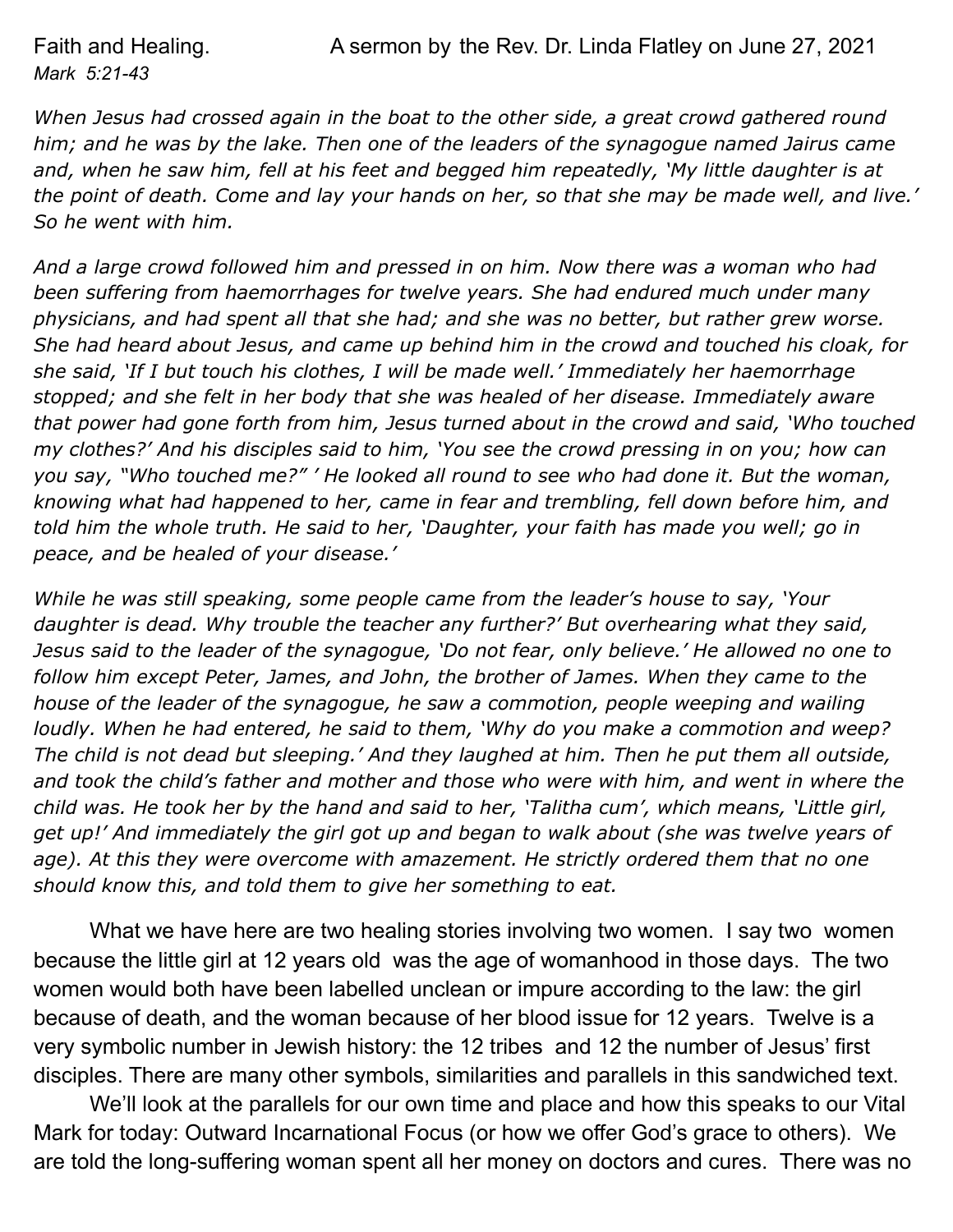universal health care in those days and a lot of the healing was attributed to magic or superstition. One of the eleven cures suggested for the woman in the Talmud of Jewish laws and beliefs was to carry the ashes of an ostrich egg in a linen rag in summer. Medicine has come a long way. Praise God for vaccines and that we don't have to carry ostrich eggs around. I'm sure the suffering woman tried that too. She was at her wits end: sick, anemic, and isolated from worship and fellowship with her friends and family. Such was the purity code in place and she had to stay away until cured.

At the other end of the spectrum we have the powerful, wealthy ruler of the synagogue, Jairus, who would be the equivalent of a CEO. He was also desperate, desperate to save the life of his little girl who was sick and dying. She had just come into womanhood with her whole future before her. Jairus throws caution to the wind and throws himself at the feet of Jesus begging him to help. Jairus believes Jesus can save her.

The suffering woman in desperate need of help seized her last hope for healing. She too believes Jesus can save her. She pushed through the crowds to touch Jesus' cloak. Needs must and she threw caution and the purity code to the wind. Desperation drives us to do desperate things. However we never want our desperation to cause harm to ourselves or others.

A recent article in Christian Century (June 2, 2021) by Caitlin Kandil describes a group called Tacoma Housing Now. We all know housing is and will become an ever growing problem for those in desperate circumstances. Desperate times call for desperate measures and this movement began in 2019 called Moms 4 Housing where people without housing wanting to save their children decided to do something about it and took over empty buildings in Oakland. They were subsequently removed but it raised awareness.

When you read those headlines, our first reaction is these squatters are breaking the law, causing chaos and disorder and damage. When you see the situation with Jesus' eyes and read that two unhoused, unnamed people had died of exposure in Tacoma, including a 68-year-old-man in a wheelchair, we see the human face of this desperate situation.

Unhoused people are tired of waiting! Tired of getting in line and being given a voucher when only one quarter of the vouchers are honored and government owned buildings sit empty. So similar groups like Tacoma Housing Now are pushing through and with CARES grant money they have offered to rent vacant hotels, until the numbers of homeless people became so great that they all had to be evicted. Yet awareness has been raised.

The point of this movement to end homelessness is that the number of vacant properties are greater than the number of homeless people in most cities. The good news is that groups around the country are partnering to share ideas to present solutions.

The myth that homelessness is a choice or simply the result of bad behaviour has been dispelled in this time of pandemic. The pandemic has stopped us in our tracks and increased the number of people who are desperate for shelter and help, healing and wholeness.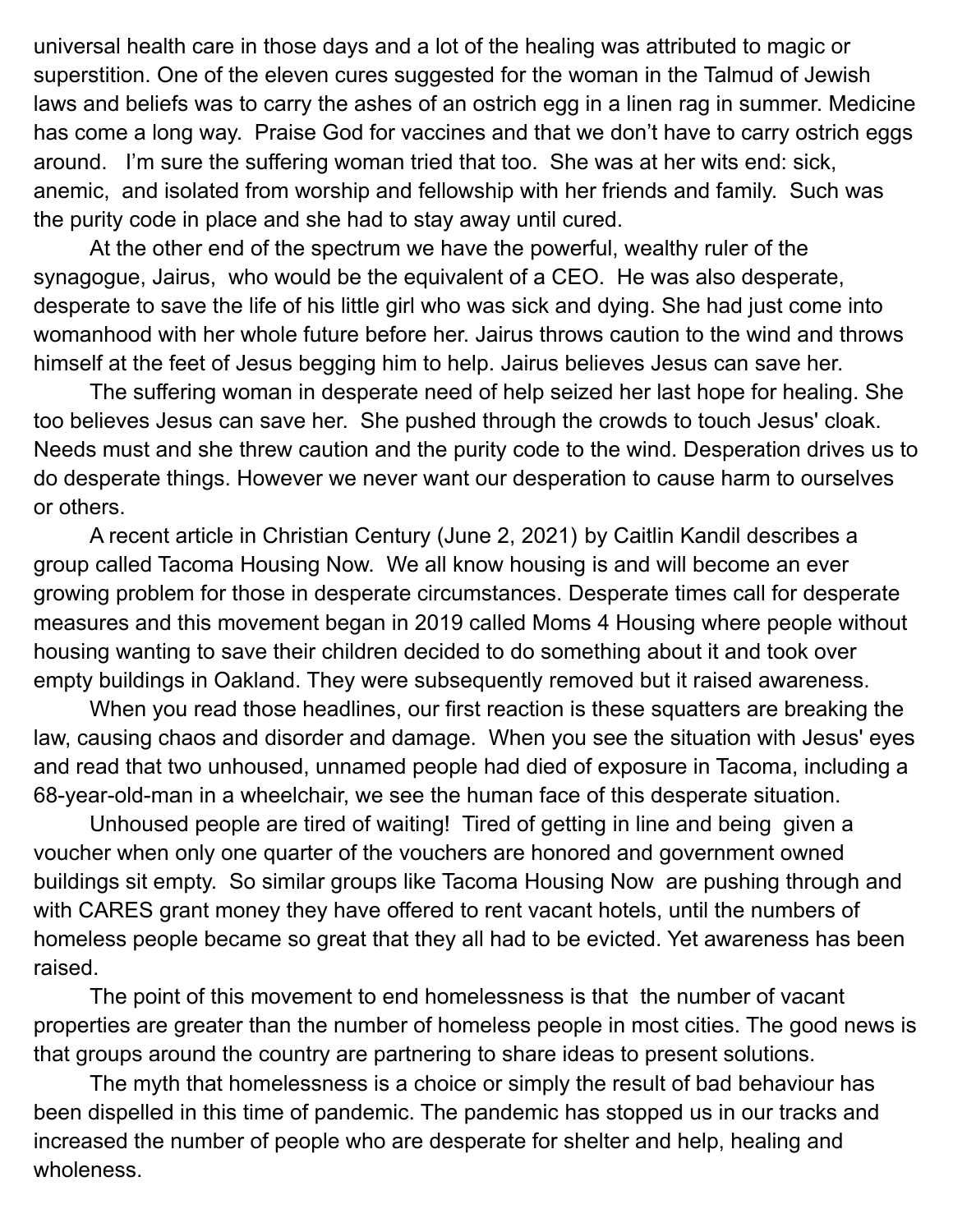There are times when desperation or a crisis in life drives us to God. So be it, if that's the only way God can get your attention. Our healing stories today teach us that it was their faith that made them well: the faith of the woman who needed only to touch Jesus' garment, the faith of the synagogue leader who believed that Jesus could lay hands on his daughter and she would be well.

On the way to Jairus' home when Jesus' journey is interrupted by the suffering woman Immediately Jesus felt power leave him and he stopped in his tracks to find out who touched him. The disciples don't understand why that would matter because there are so many people pressing in on him.

In Romans 10:17 Paul writes*, "*Faith comes by hearing and hearing the word of God"*.* Jesus seeks out the unnamed woman to hear her story. She has a *mega phobia* when in fear and trembling she confesses and knows she has broken the law by being in contact with people while unclean. Yet she hears a word of love from God. Jesus who is the Word Incarnate speaks to her compassionately, not judgmentally, "Daughter, your faith has made you well, go in peace and be healed of your disease*"*. Jesus restored her to health and to community and has given her a new identity as daughter who is welcomed into God's kin-dom as a child of God.

She has received physical health and spiritual salvation through the power of God in Jesus Christ. She is as worthy as the wealthy daughter of Jairus. In fact Jesus takes care of the woman in poverty first before moving on to heal the little girl who in the intervening time had died.

Jesus as ruler of law and life restores the little girl to life also.

A healing miracle for sure and raises the question for us, "What does it mean to be healed?" Many of us pray fervently for healings and faith healings do happen. James 5:16 reads, "confess your sins to one another, so that you may be healed. The prayer of the righteous is powerful and effective". Does it mean if our prayers are not answered our faith is not strong enough? - No! God wants to hear from us, every prayer brings us closer to the heartbeat of God. God knows what we need before we ask. Again from Romans 8:26 Paul writes, "Likewise the Spirit helps us in our weakness; for we do not know how to pray as we ought, but that very Spirit intercedes with sighs too deep for words. And God who searches the heart, knows what is the mind of the Spirit, because the Spirit intercedes for the saints according to the will of God"*.*

Healing will look different in each miracle healing and each healing is a miracle even today. When we step out in faith with Jesus we see with God-shaped eyes. We see in Jesus his outward incarnational focus,

the gift of God's Word made flesh who saves us in more ways than one, more ways than we even can count or know.

Jesus leads the way for us to have more faith, more power, to heal the world's diseases, injustices and wrongs, one healing at a time.